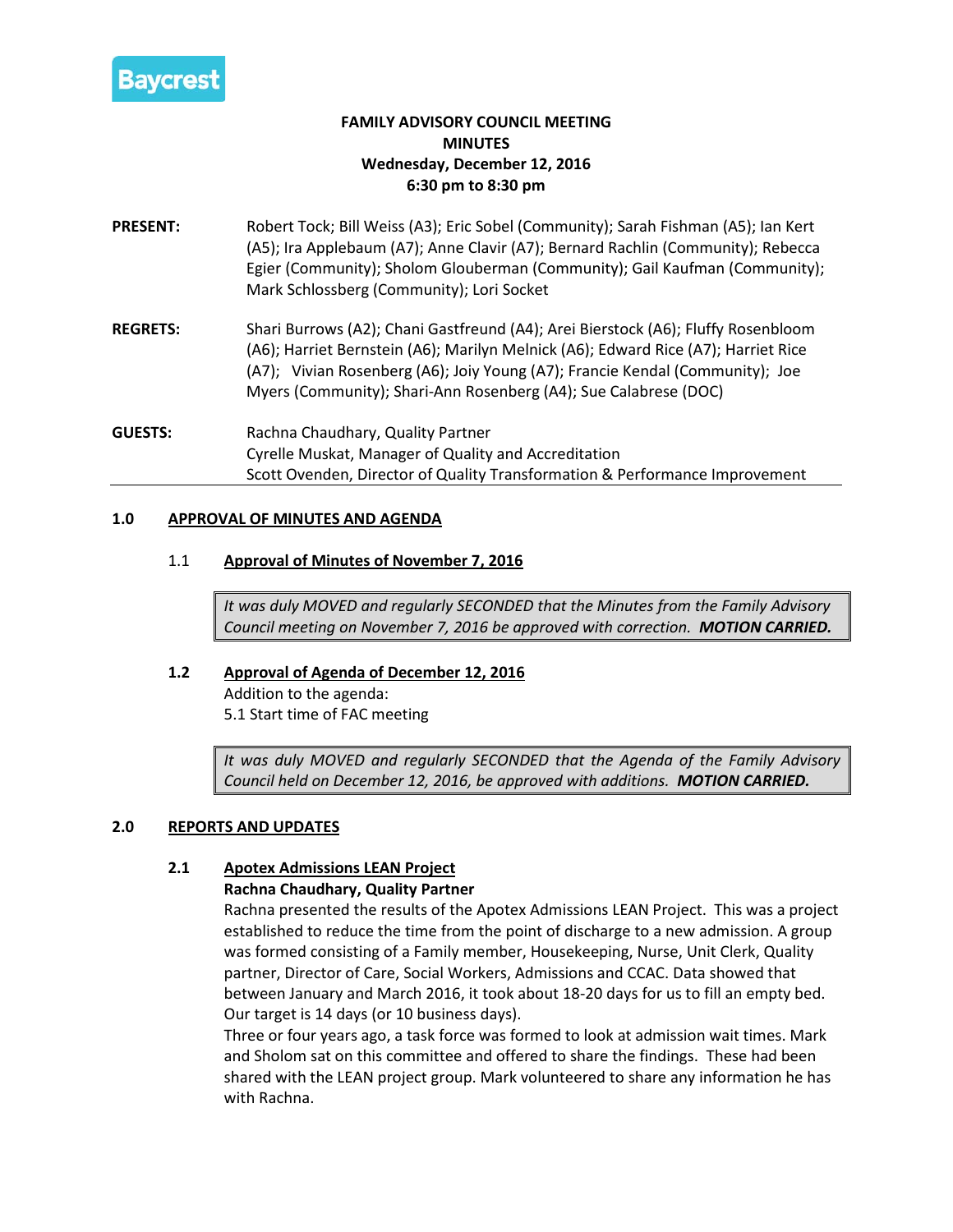#### RECOMMENDATION:

1. It was recommended that Baycrest have one full time staff member in charge of both admissions and discharge. Robert will suggest this to Carol Anderson.

#### **2.2 Resident Satisfaction Survey & Quality Improvement Plan (QIP) Development Cyrelle Muskat, Manager, Quality and Accreditation**

**Scott Ovenden, Director of Quality Transformation & Performance Improvement** Cyrelle and Scott presented the results of the Resident Satisfaction Survey and the QIP Development. Conducting surveys and collecting data is a requirement under the Long-Term Care Act. Every month Apotex will be conducting a survey with a random selection of residents so they can constantly have a pulse of how the residents are experiencing the care in the Apotex. There is a new tool being developed for families.

## Quality Improvement Plan

Top quality issues/recommendations for the Apotex:

- Activities: keep the resident engaged for more hours in the day; socialization
- Food
- Training for staff on resident Body Language
- Reporting/Communication: Nurses and PSW must communicate to the next shift
	- "all about me" communication to be posted in resident rooms for staff to have information about each resident. Add a line to the boards in the residents' rooms: any new news that staff or visitors should be aware of?
- Visual Care Plan: need to add items such as replacing batteries in hearing aids
- Recreation: it was suggested that residents' activities be established in smaller groups
- Concerts: set up in a circle so all residents can interact and enjoy the performances

## **2.3 Meeting Start Times**

We will trial starting our meetings at 6:45pm for January, February and March, 2017. The end time will remain at 8:30pm.

## **3.0 STANDING ITEMS**

## **3.1 Issues Tracking Robert Tock**

Role of the Private Companion We are still waiting for the new policy. Robert will reach out to Fran to get an update.

## Quality Report

Ongoing quarterly report by Sue will be provided at the next meeting

## PLST

Dr. Feldman to report back with measurable in March, 2017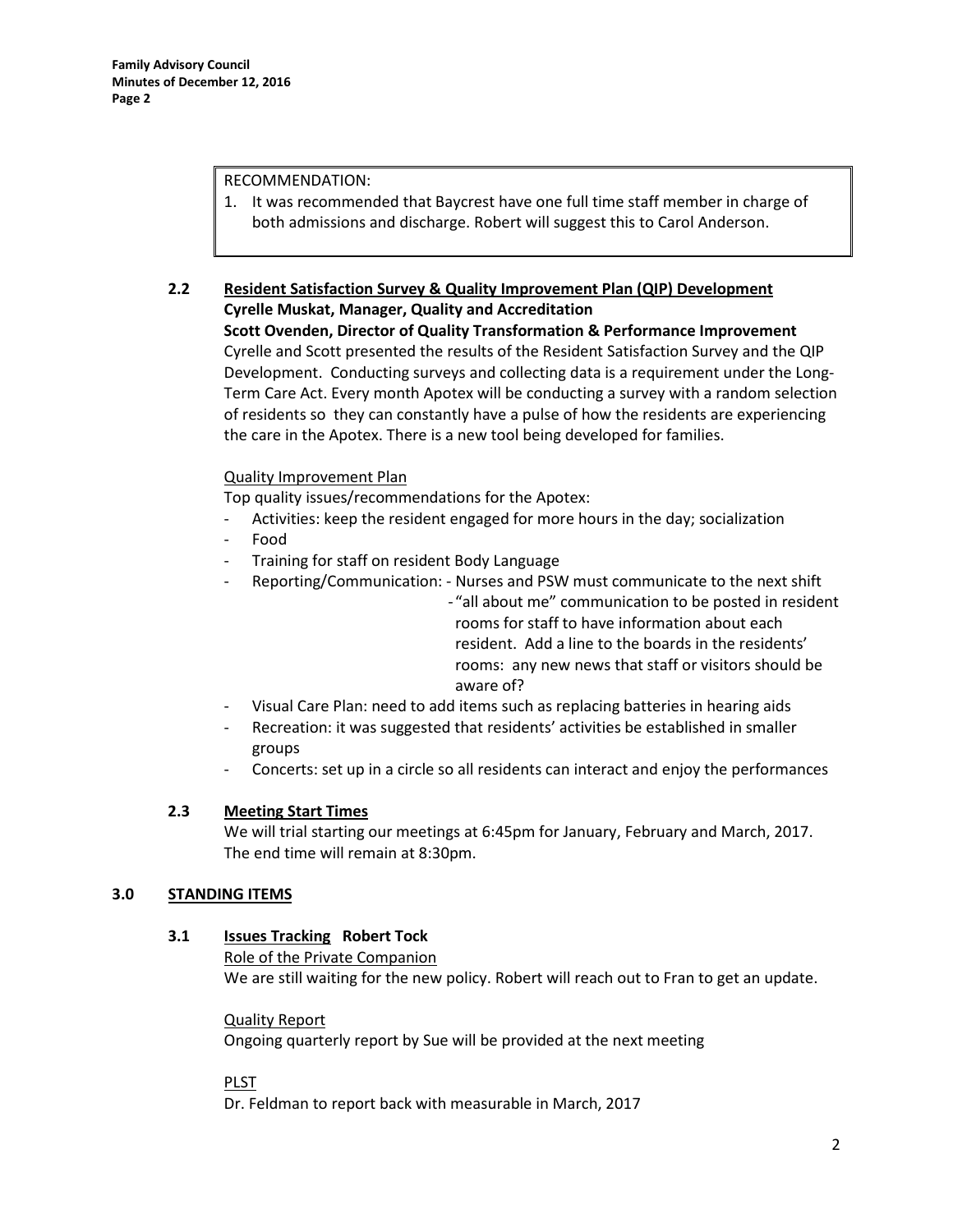Guest topics for future meetings Invite Therapeutic Recreation Emergency Preparedness – how to evacuate the building on a weekend. Invite Bill Reichman Invite Food Services to present sample menus Send suggestions to Robert by email.

# **3.2 Apotex Report Lori Socket for Sue Calabrese**

## Ministry Visit

We just completed our Ministry audit. The auditors were here for 4 weeks. A full report will be delivered to Baycrest in January. Sue will provide an update to the Family Advisory Council at the February meeting.

## **Bathtubs**

It was approved that we received the \$500,000 to buy 18 bathtubs. A team consisting of PSWs, an RPN and Ron Saporta are going out to see the bidder of the lowest priced tub. A vendor has been chosen and we are moving forward with purchasing the beds.

# **3.3 Other Business**

## Kobo Readers Project:

We were approached by the Family Council of Ontario to participate in a project where they would provide 5 kobo readers to the FAC for use by the residents. The requirement is that the devices would be held in a secured area. There is a voluntary survey to be completed when the kobo device is being used. This will need to be administered by a member of the Family Advisory Council. We are awaiting approval from the Baycrest Ethics committee.

# **4.0 NEXT MEETING**

The Family Advisory Council will next meet on Monday, January 9, 2017 at 6:45pm in the Exton Boardroom.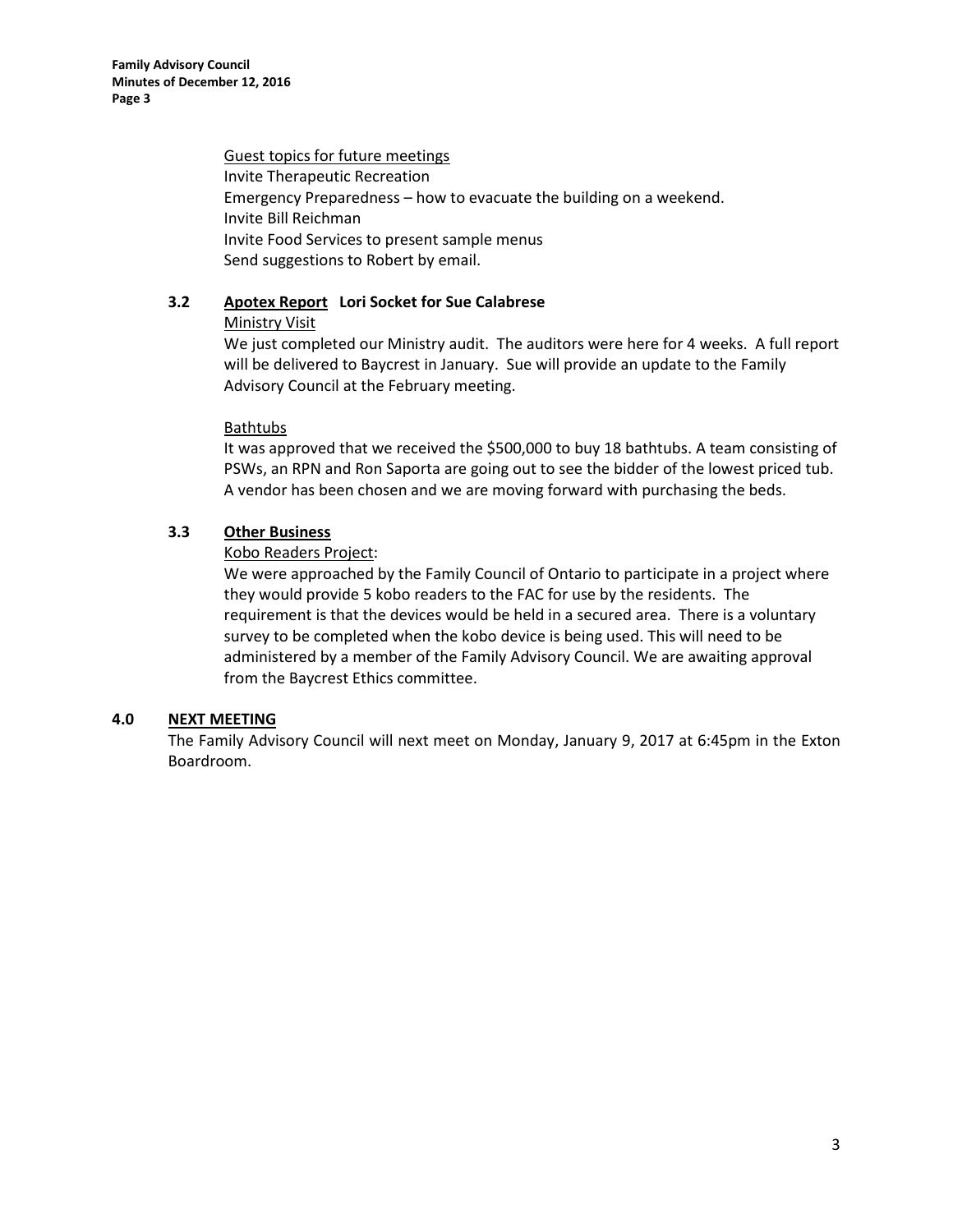

# **FAMILY ADVISORY COUNCIL MEETING MINUTES Monday, January 9, 2017 6:30 pm to 8:30 pm**

- **PRESENT:** Robert Tock; Shari Burrows (A2); Shari-Ann Rosenberg (A4); Ira Applebaum (A7); Anne Clavir (A7); Bernard Rachlin (Community); Rebecca Egier (Community); Gail Kaufman (Community); Francie Kendal (Community); Mark Schlossberg (Community); Eric Sobel (Community); Sue Calabrese (DOC); Lori Socket
- **REGRETS:** Bill Weiss (A3); Chani Gastfreund (A4); Sarah Fishman (A5); Ian Kert (A5); Arei Bierstock (A6); Fluffy Rosenbloom (A6); Harriet Bernstein (A6); Marilyn Melnick (A6); Edward Rice (A7); Harriet Rice (A7); Vivian Rosenberg (A6); Joiy Young (A7) Sholom Glouberman (Community);Joe Myers (Community)
- **GUESTS:** Martin Green, Manager, Security, Telecommunications & Emergency Preparedness

#### **1.0 APPROVAL OF MINUTES AND AGENDA**

#### 1.1 **Approval of Minutes of December 12, 2016**

*It was duly MOVED and regularly SECONDED that the Minutes from the Family Advisory Council meeting on December 12, 2016 be approved with correction. MOTION CARRIED.*

#### **1.2 Approval of Agenda of January 9, 2017**

*It was duly MOVED and regularly SECONDED that the Agenda of the Family Advisory Council held on January 9, 2017. MOTION CARRIED.*

#### **2.0 REPORTS AND UPDATES**

#### **2.1 Evacuation Procedures Overview**

**Martin Green, Manager, Security, Telecommunications & Emergency Preparedness** Martin Green led a robust discussion on the evacuation procedures for the Apotex. The code for an evacuation is code green. There are four levels of code green:

- 1. Horizontal Evacuation: moving individuals from one side of the floor to another
- 2. Vertical Evacuation: moving individuals from one floor to another (in the same building)
- 3. Total Building Evacuation: moving individuals to the exterior of the building or to another building
- 4. Total Facility Evacuation: moving all individuals in the entire facility to external locations.

All new staff are trained during orientation. There is also annual training on Surge.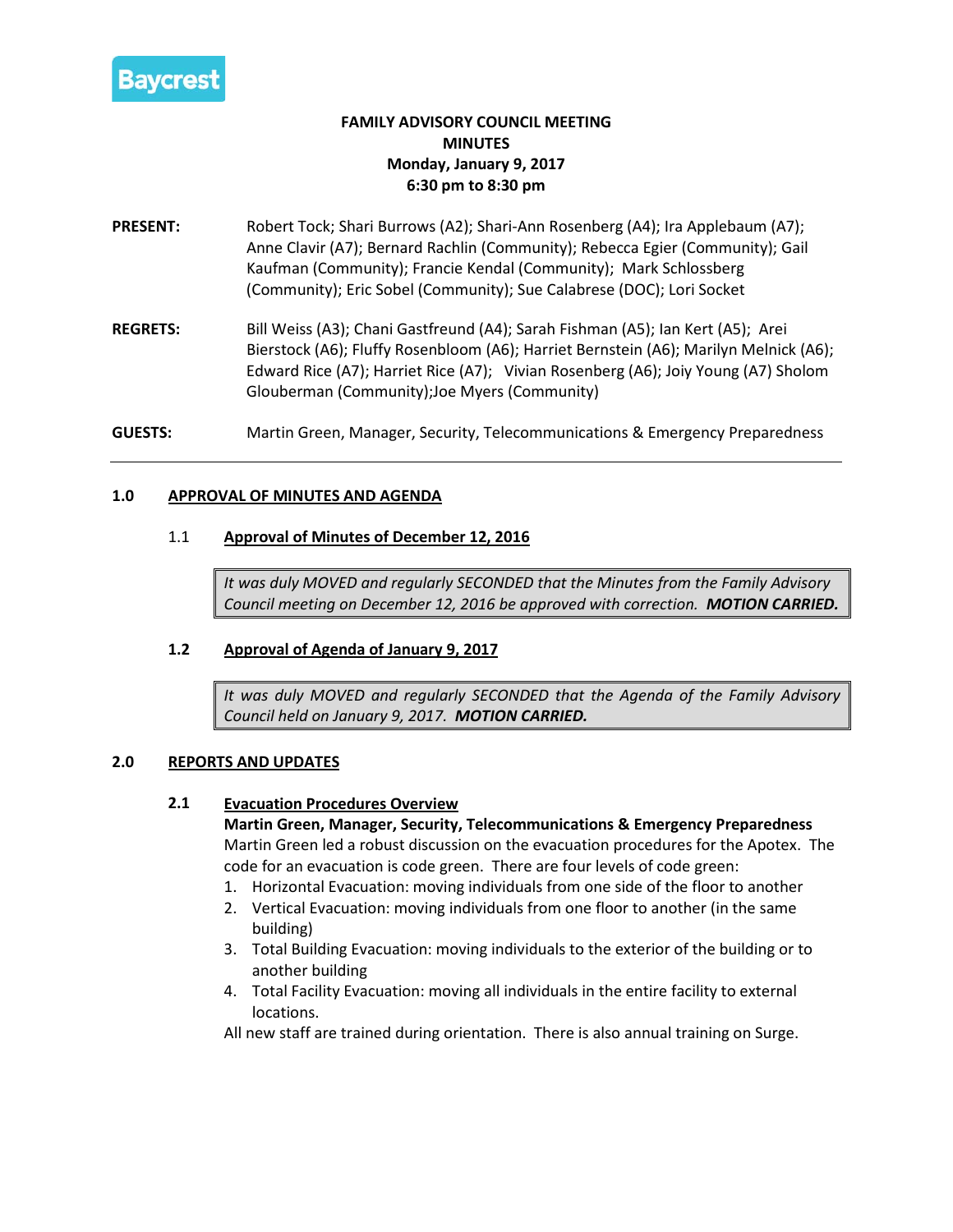**Family Advisory Council Minutes of January 9, 2017 Page 2**

#### **3.0 STANDING ITEMS**

# **3.1 Issues Tracking Robert Tock**

Deferred

## **3.2 Apotex Report Sue Calabrese**

## Family Mentoring Program

Congratulations to the Family Mentoring Program. Their leading practice submission has met all the requirements of a leading practice by Accreditation Canada. There are currently 6 mentors in the program. We are always looking for new mentors to join. Shari offered to join the program.

## Occupational Therapy changes

We are moving to one full time Occupational Therapist in the Apotex from 2 part time. We also have 2 Occupational Therapy Assistants.

For those who use the seating clinic, there was concern over communication from the clinic.

#### Ministry Visit

The Ministry completed a risk review where they investigated each of our critical incidents. We are waiting to receive their final report with their suggestions. They were very complimentary of how the staff were very accommodating and transparent.

## Apotex Office Space

All people who are not directly related to the Apotex have been notified that they need to leave their offices to provide Apotex staff with necessary space. Additionally, we need our linen rooms back in order for the new bath tubs to go forward.

## **3.3 Other Business**

#### Client Experience Project (Baycrest Advisory Committee)

There is a lack of activity with regard to the client experience project which was started about 3 years ago. This was an initiative across the whole Baycrest campus where family input would be welcomed on all committees and projects.

In the Apotex, we have been very mindful to include family members on all our committees.

#### ACTION:

1. Sue to follow up with Paula Tohm regarding the status of the Baycrest Advisory Committee.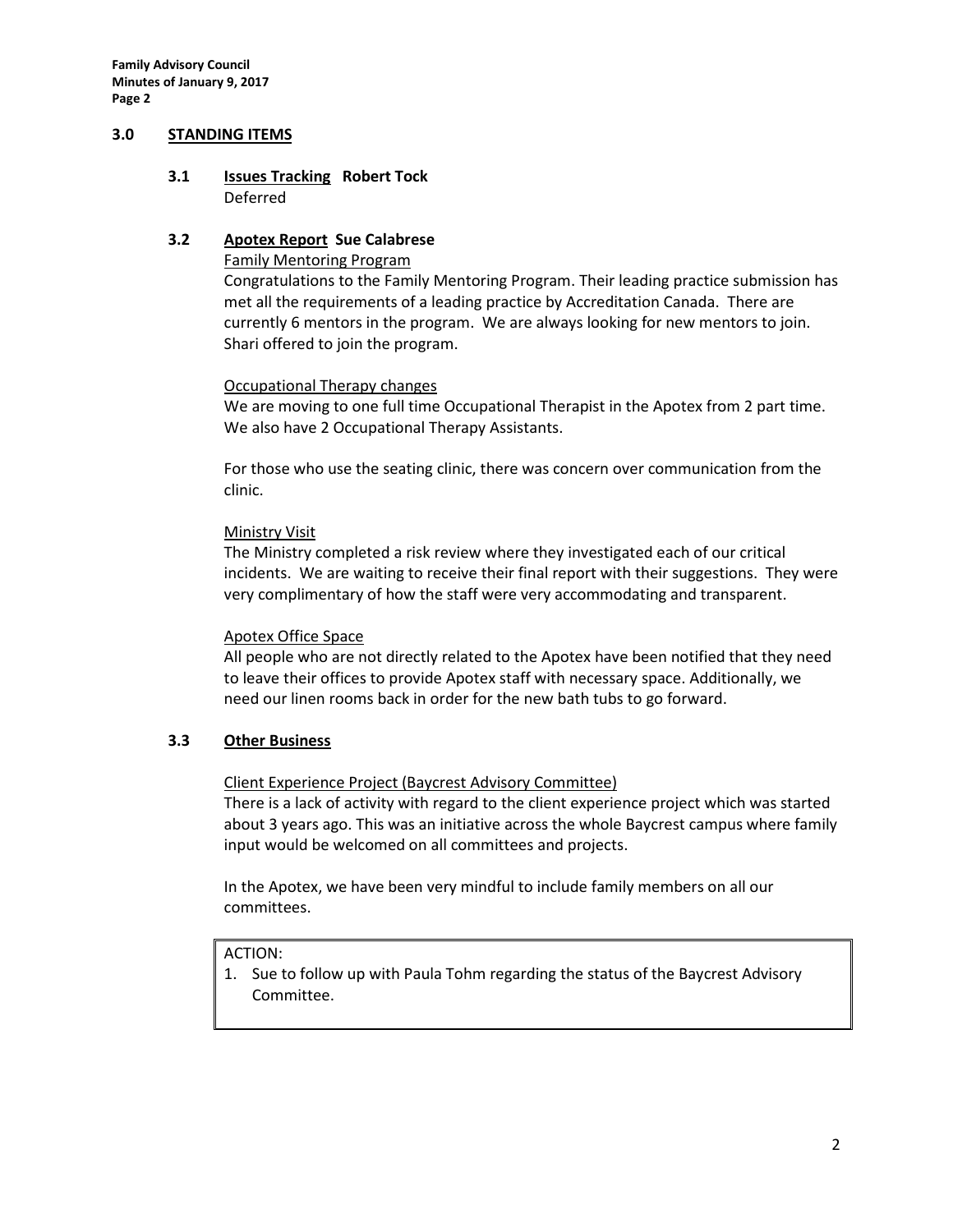#### **Parking**

#### ACTION:

1. Sue to follow up with Martin Green regarding parking passes for Family Advisory meetings for all committee members.

## Sign Out Book

The page that family members are expected to sign when taking residents out of the facility in the sign out books need to be kept current on each floor.

#### ACTION:

1. Sue to follow up with the unit clerks to ensure that the sign out books are being kept current.

#### **4.0 NEXT MEETING**

The Family Advisory Council will next meet on Monday, February 13, 2017 at 6:45pm in the Exton Boardroom.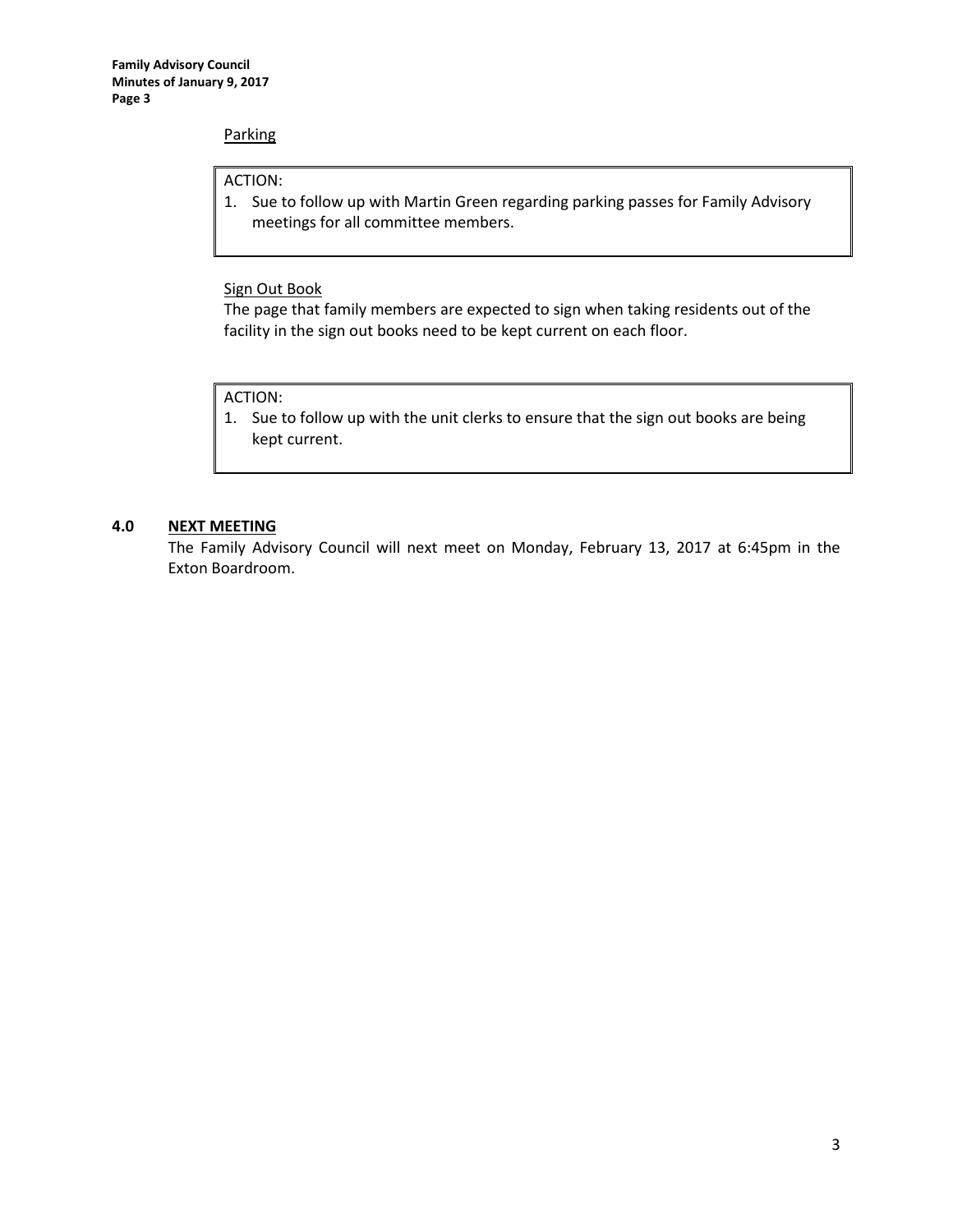

# **FAMILY ADVISORY COUNCIL MEETING MINUTES Monday, February 13, 2017 6:45 pm to 8:30 pm**

- **PRESENT:** Shari Burrows (A2); Bill Weiss (A3); Shari-Ann Rosenberg (A4); Ira Applebaum (A7),; Annie Papernick (A7); Bernard Rachlin (Community); Rebecca Egier (Community); Sholom Glouberman (Community); Gail Kaufman (Community); Eric Sobel (Community); Sue Calabrese (DOC); Lori Socket
- **REGRETS:** Robert Tock; Chani Gastfreund (A4); Sarah Fishman (A5); Ian Kert (A5); Arei Bierstock (A6); Fluffy Rosenbloom (A6); Harriet Bernstein (A6); Marilyn Melnick (A6); ); Anne Clavir (A7); Edward Rice (A7); Harriet Rice (A7); Vivian Rosenberg (A6); Francie Kendal (Community); Mark Schlossberg (Community); Joe Myers (Community)

**GUESTS:** Rachel Gavendo, Therapeutic Recreation Specialist Certified

## **1.0 APPROVAL OF MINUTES AND AGENDA**

## 1.1 **Approval of Minutes of January 9, 2017**

*It was duly MOVED and regularly SECONDED that the Minutes from the Family Advisory Council meeting on January 9, 2017 be approved with correction. MOTION CARRIED.*

## **1.2 Approval of Agenda of February 13, 2017**

*It was duly MOVED and regularly SECONDED that the Agenda of the Family Advisory Council held on February 13, 2017. MOTION CARRIED.*

## **2.0 REPORTS AND UPDATES**

## **2.1 Therapeutic Recreation Update**

## **Rachel Gavendo, Therapeutic Recreation Specialist Certified**

Rachel Gavendo introduced herself and gave an update of the new programs offered through Therapeutic Recreation in 2016. The programs were developed as a result of the satisfaction survey. Programs include: Biography and Documentaries

Music Listening Movie Matinee

Ladies Spa

Art Therapy Montessori Program

PLEASE Program

Music Therapy

Sensory Stimulation & IPad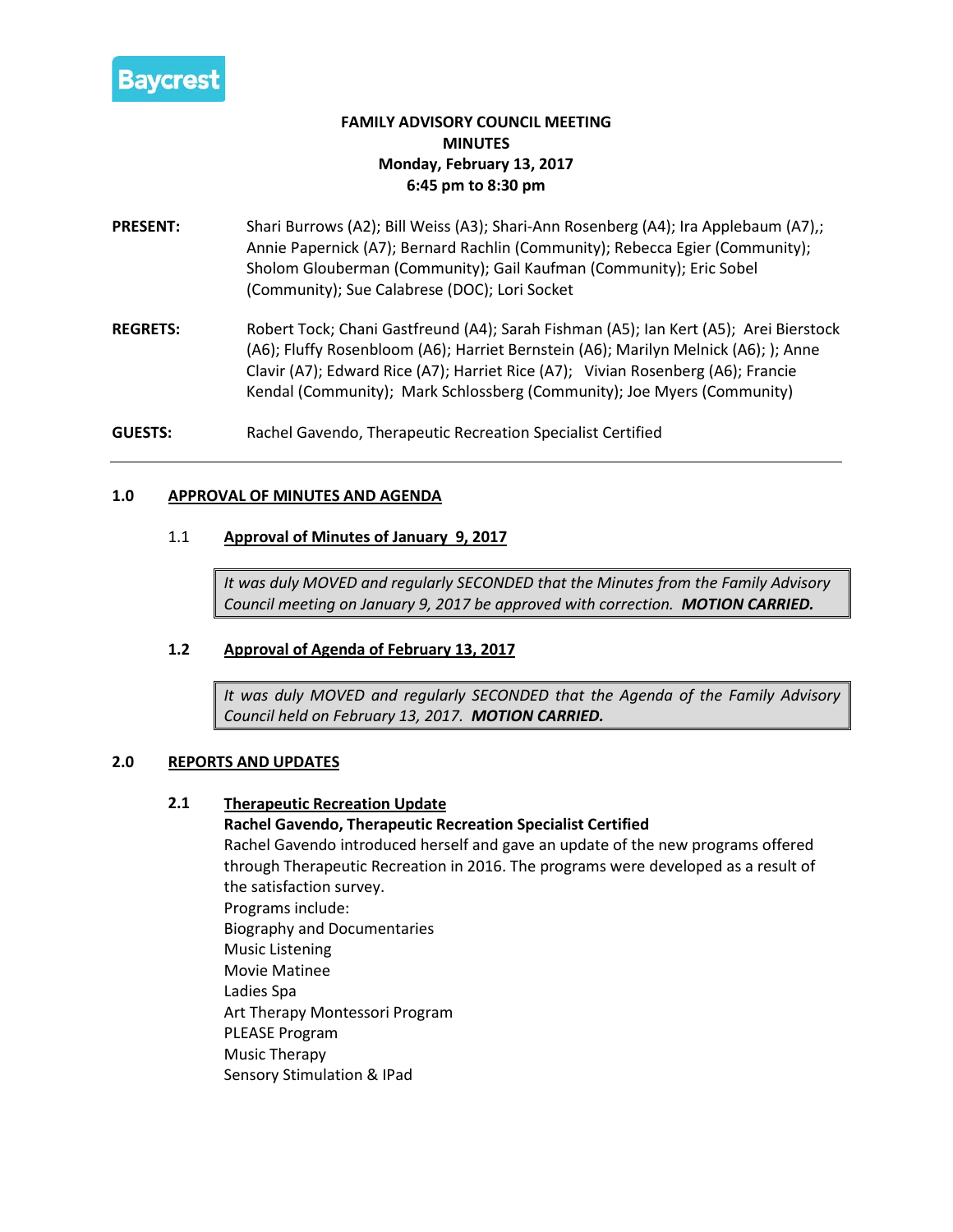#### ACTION:

- 1. Rachel has agreed to respond to the following issues:
	- Use of the Chapel how does on book the Chapel? Is there a list of recurring services?
	- Montessori Program How often does this program occur? Which floor?

- Are there plans to create new programs using computers and iPads? (especially on the  $2^{nd}$  floor)

- Update on the iPad visits program.
- How are the outcomes of the programs evaluated?
- How do you measure the success of programs/who is attending programs.

- PLEASE Program? Request to receive a copy of the raw data from the PowerPoint presentation.

Recreationists create a resident profile for each new resident. This document is updated quarterly. The recreationists work with the nursing staff on each unit.

TR is running more programs on the floors so that portering is not an issue.

#### **2.2 Ministry Report Update**

#### **Sue Calabrese, Director of Care and Resident Experience**

We received the written report from the Ministry of Health regarding their visit to the Apotex last fall. We got 1 Compliance Order, 5 Written Notices and 1 Voluntary Plan of Correction. Sue distributed her response which was required by the Ministry by February 3<sup>rd</sup>.

Our order was that the Home was to conduct meetings with the direct care staff to discuss neglect and to ensure that the meeting includes the definition of neglect and a discussion of the types of actions from staff during a care which may jeopardize resident's health and safety. This arose from a critical incident where a resident fell out of bed and we had to report this as neglect. We met with the staff of 5GS and ran a game to reinforce the information. The 5GS team also came up with the Commitment to Care which will be done at each shift change. We also had to address the resident to resident aggression on 3RF.

The Ministry Inspectors are returning on March  $2<sup>nd</sup>$  to follow up on our actions.

#### **3.0 STANDING ITEMS**

## **3.1 Issues Tracking Robert Tock** Deferred

#### **3.2 Apotex Report Sue Calabrese**

## Wandering Program

We have received funding from the Foundation to change our floors to open up the wandering program on Floors 5 and 7. We will be opening up the whole floor and thus